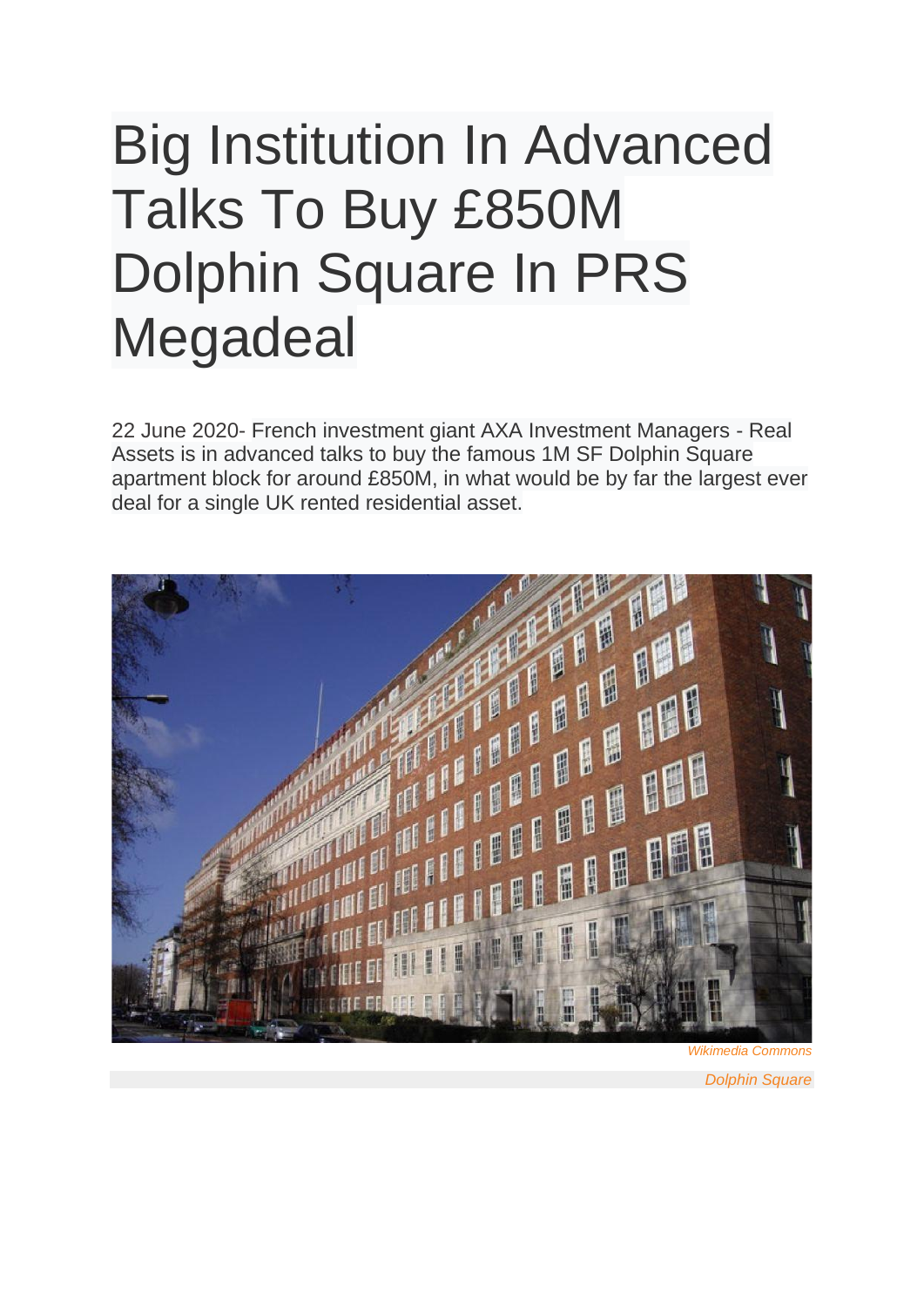French investment giant AXA Investment Managers - Real Assets is in advanced talks to buy the famous 1M SF Dolphin Square apartment block for around £850M, in what would be by far the largest ever deal for a single UK rented residential asset.

AXA is in exclusive discussions to buy the 1930s building, which comprises 1,233 apartments, according to React News. Other investors are still sniffing around the deal, and owner Westbrook Partners might refinance rather than sell the building, React said.

Bisnow is hosting a webinar on the build-to-rent sector on 30 June. Sign up for it here.

The deal would be a watershed for the UK rented residential sector, highlighting how institutions are willing to pay big money for large standing assets.

It would also bring to an end one of the most picaresque real estate stories of recent years.

Dolphin Square is a well-known red-brick landmark on the north bank of the Thames close to the Houses of Parliament. Its proximity to Westminster has drawn politicians including former prime minister Hared Wilson to rent apartments there, as did Christine Keeler and Mandy Rice-Davies, the women at the centre of the Profumo affair that helped bring down the Conservative government of the early 1960s.

When Westbrook bought into the scheme in 2006, it paid £190M for a head lease running until 2034. It originally made a return by reducing the running costs and improving occupancy levels — when it bought into the scheme it essentially only just broke even, and Westbrook undertook 700 leasing deals in its first 18 months as leaseholder.

But it had longer-term plans. It used a legal process called enfranchisement to get to a position where it could forcibly buy the freehold from insurance company Friends Life in 2015 for £176M. This took more than five years of legal wrangling, with Friends Life trying to block the process.

In 2015 it also refinanced the building with a £514M loan from M&G and MetLife, valuing it at about £850M. The annual income is about £35M currently.

As well as about 850 apartments let on standard assured short-hold tenancies, there are 165 serviced apartments, and 215 tenants who have fixed rental payments of 50% of market level on leases that run until 2034.

These tenants are a loud and vocal minority, and almost all protested against a major redevelopment proposed by Westbrook in 2017 that would have seen it invest £400M in the asset. This would create 275 new